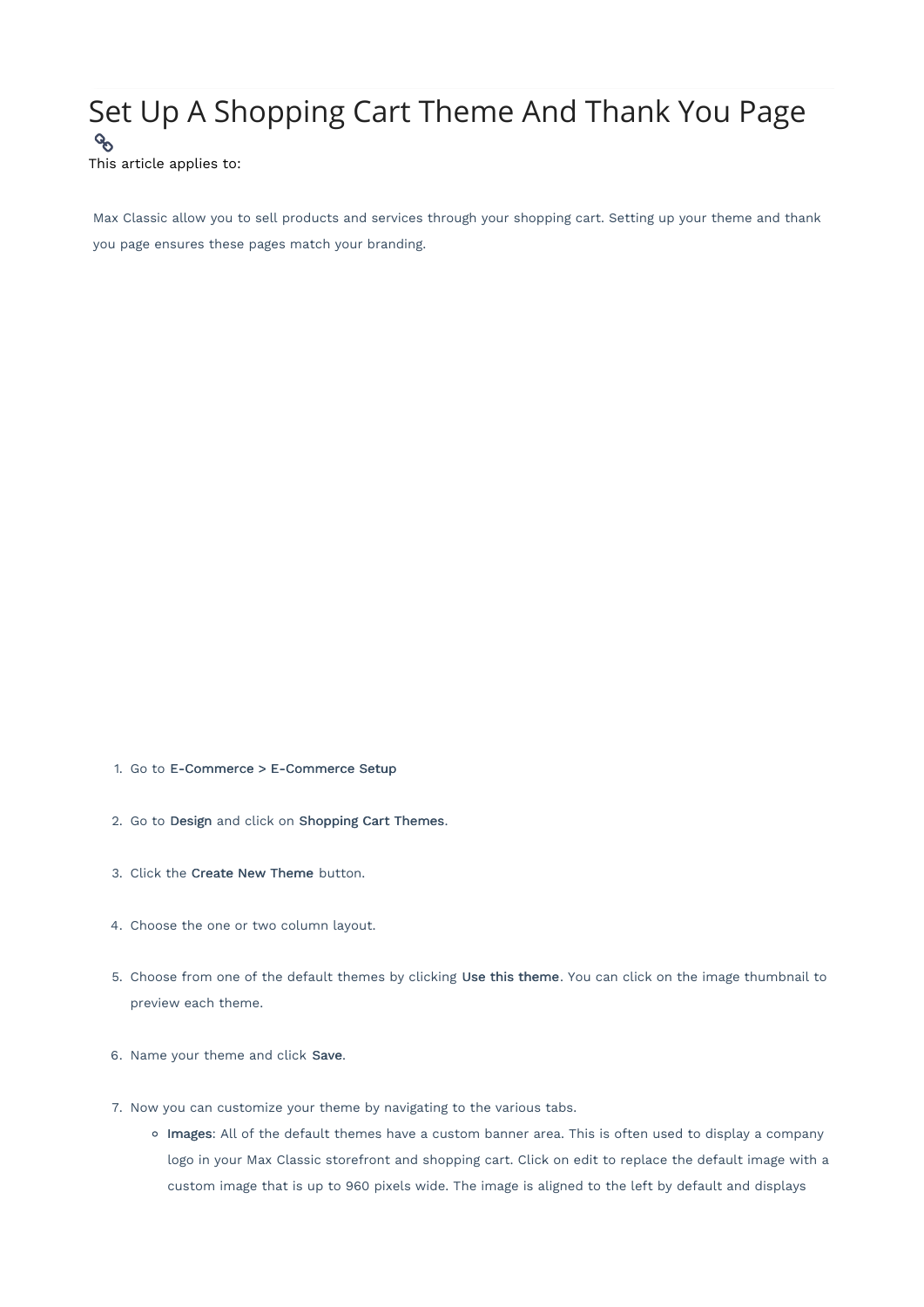above the cart header.

- o HTML Areas: Click on the HTML Areas tab to insert images and text into predefined areas of the storefront and shopping cart. HTML areas include header, footer, sidebar navigation, and more. View the diagrams to see where the area shows up on the storefront or cart and see code examples below for basic HTML directions. Click on the Preview button to view the change, and the Save button when you are finished.
- Labels: Click on the Labels tab to customize the text labels in the storefront and shopping cart. Enter new label text, then scroll to the bottom of the page and click Save. In the example below, we change the word, "Products" to "Golf Accessories."
- 8. Click on the Edit CSS tab for more advanced customization. If you have a basic knowledge of CSS, the comments throughout the code will help you change the colors of the cart to match your branding. If you need help, you may need to contact your webmaster or check out the marketplace for a design consultant. Click Preview to view your changes and Save when you are finished.
- 9. The Appearance CSS controls the look and feel of the navigation, background, fonts, and more.
	- Top navigation and header
	- Left sidebar and main navigation (2 column layout)
	- Navigation (1 column layout)
	- Font color, size, and type
	- Background images and/or colors
	- Link behavior (e.g. color change on hover)
	- Category and product pages in the storefront
	- Cart and checkout pages in the shopping cart
	- Upsell boxes
	- Typography in the storefront and shopping cart
	- Link and button appearance throughout the storefront and cart
	- Footer display
- 10. The Layout CSS allows you to customize the size and positioning of the various storefront and shopping cart elements, including:
	- Top navigation and header
	- Left sidebar and main navigation (2 column layout)
	- Navigation (1 column layout)
	- Category and product pages in the storefront
	- Cart contents in the shopping cart
	- Form fields and labels
	- Table displays
	- Containers
	- Forgot Password
	- Upsells
	- Typography in the storefront and shopping cart
	- Link and button appearance throughout the storefront and cart